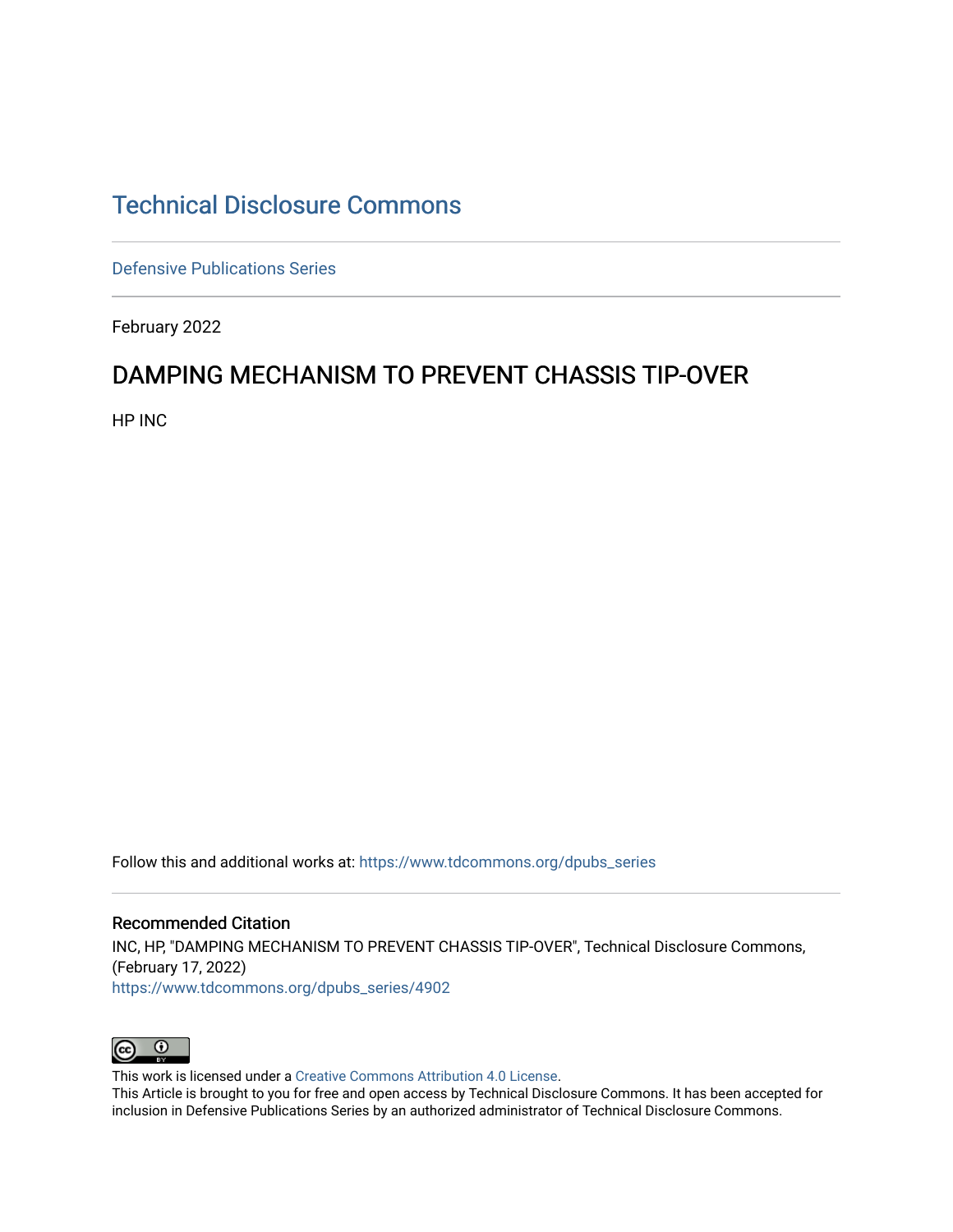## **Damping Mechanism to Prevent Chassis Tip-Over**

**Abstract:** A damping mechanism provides stability to a narrow chassis that has a high center of gravity, thus preventing the device from tipping over.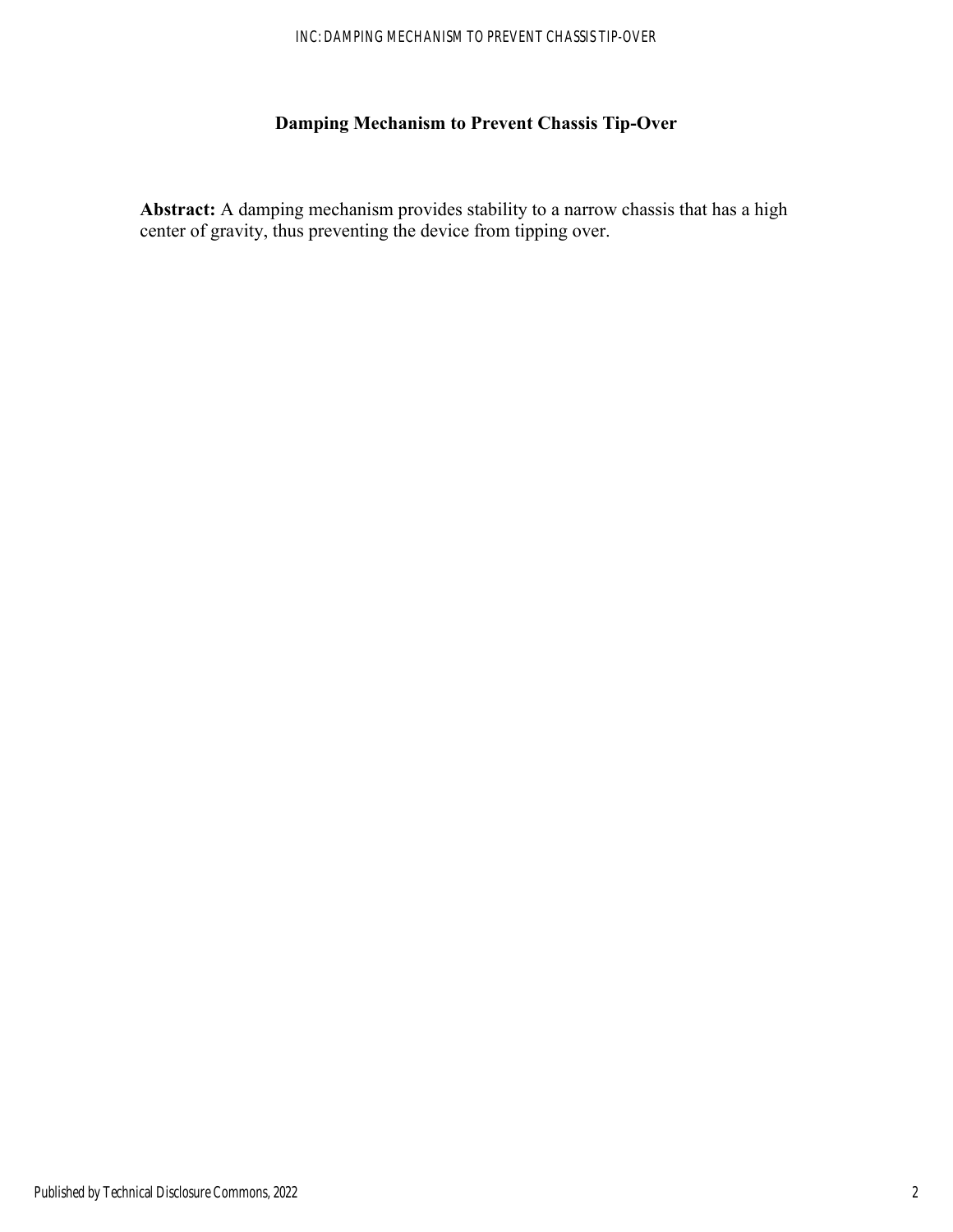This disclosure relates to the field of electronic devices.

A technique is disclosed that provides stability to a narrow chassis that has a high center of gravity.

Many electronic devices, such as traditional small form-factor PCs, are constructed in a "tower" configuration with a tall, narrow chassis. Such a device has a high center of gravity, which makes it susceptible to being tipped over if a lateral force is applied near the top of the chassis. If the device topples over, internal components such as, for example, hard disk drives, can easily be damaged, resulting in data lose and/or inoperability of the device. Furthermore, the interconnections between components can become intermittent.

According to the present disclosure, and as understood with reference to the Figure, a damping counterweight on the device can prevent the device from tipping over, and/or allow the device to withstand a greater amount of lateral force applied to the device without tipping over.

A damping mechanism includes a damping counterweight 10 which is fixedly attached to one end of an arm 20. The other end of the arm 20 is rotatably attached to one of the narrow walls 30 of an electronic device 40 by a fastener 50, such as a screw. In the case of a tower PC, for example, the narrow wall 30 may be the front wall or the rear wall of the PC.

When the device 40 is subjected to a sudden external lateral force 60 which rotatably displaces the top portion of the device 40 and shifts the center of gravity such that the device 40 tends to tip over in the downward direction 70, the damping counterweight 10 swings in the opposite direction 80 creating a competing downward force 90 which resists the external force 60 and thus prevents the device 40 from tipping over.

The damping mechanism is advantageously made from simple, low-cost mechanical parts.

Disclosed by Patrick Chung, HP Inc.